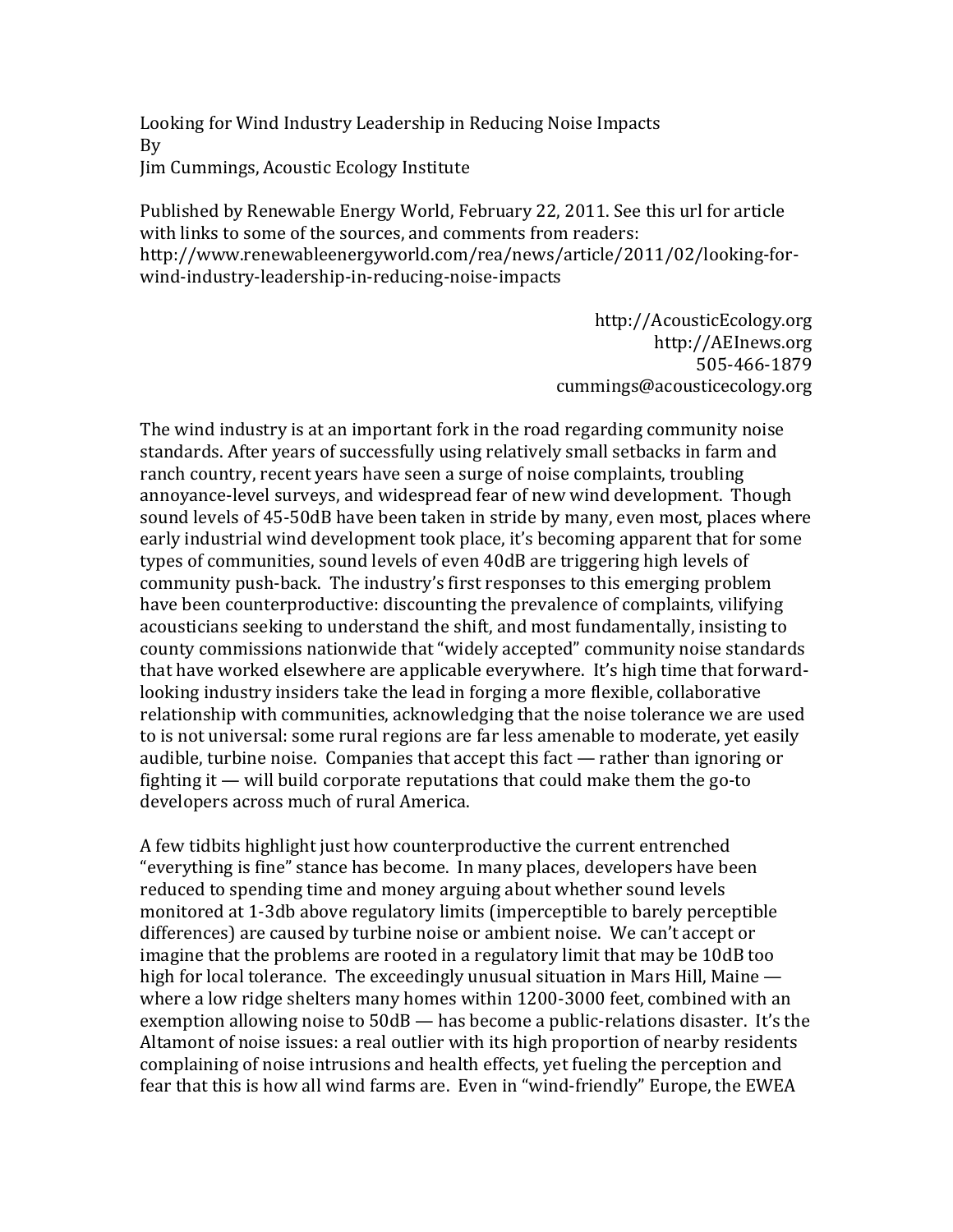says that 40% of projects end up in court, with another 30% slowed by local opposition.

If our current approach to siting really is just fine, why the widespread resistance? Many still insist that noise issues are *not* widespread, a simple case of vocal malcontents. But the few solid surveys that have tracked community response to wind farm noise paint a more troubling picture. Even the widely-cited Pederson-Waye-yan den Berg work from Scandinavia, when yetted to tease out the rural responses from mixed rural-suburban studies, suggests rural annoyance rates of 25% as noise passes 40dB, and 40% at 45dB. Chris Bajdek, in a 2007 paper aimed at helping the industry alleviate noise fears, suggests that 44% of those within about 1900' feet of a typical wind farm would be "highly annoyed", and that only as sound drops below 40db (at around a half mile), will annoyance drop substantially. He cites a survey from Wisconsin that found similar results, with about 50% of respondents living with in a half mile saying noise is a problem; over a third of those between a quarter and half mile had been awakened by turbines.

While of course community noise standards never aim to *eliminate* negative impacts, few would suggest that disrupting a third to half of the nearby population is an acceptable goal. It's become clear, in both experience and the literature, that modern turbines trigger adverse reactions at lower sound levels than other community noise sources.

A growing number of acoustics professionals have been proactively seeking answers' to why this may be, some looking at characteristics of turbine noise for clues, and others at psychoacoustics and rural "place identity." These researchers appear to be coalescing around recommended wind farm noise standards of 30-35dB, which do in fact come closer to the familiar goal of keeping new noise intrusions to within 5-10dB of existing ambient conditions (rural night ambient is often around 25dB, even when winds aloft trigger turbines into action).

Unfortunately, this work has been relentlessly attacked by many in the industry, despite the fact that these more cautionary acousticians aren't activist yahoos, but longtime industrial and military consultants with decades in the field of noise control. It's time to step back from stubborn "lines in the sand" and really assess what they're finding.

Though some noise issues had cropped up by 2000, and were increasingly a topic of concern by the middle of the decade, George Kamperman and Rick James brought these early observations together and put their reputations on the line with their 2008 "How-to Guide" for wind siting. Paul Schomer, Director of noise standards for the Acoustical Society of America and Chair of several US and ISO noise committees, has been on the forefront of identifying more effective protocols for assessing preexisting ambient noise in rural areas. Malcolm Swinbanks, an international figure in infrasound and low-frequency noise, has detailed the ways that turbine sound spectrums, which are heavily weighted with complex low frequency and infrasonic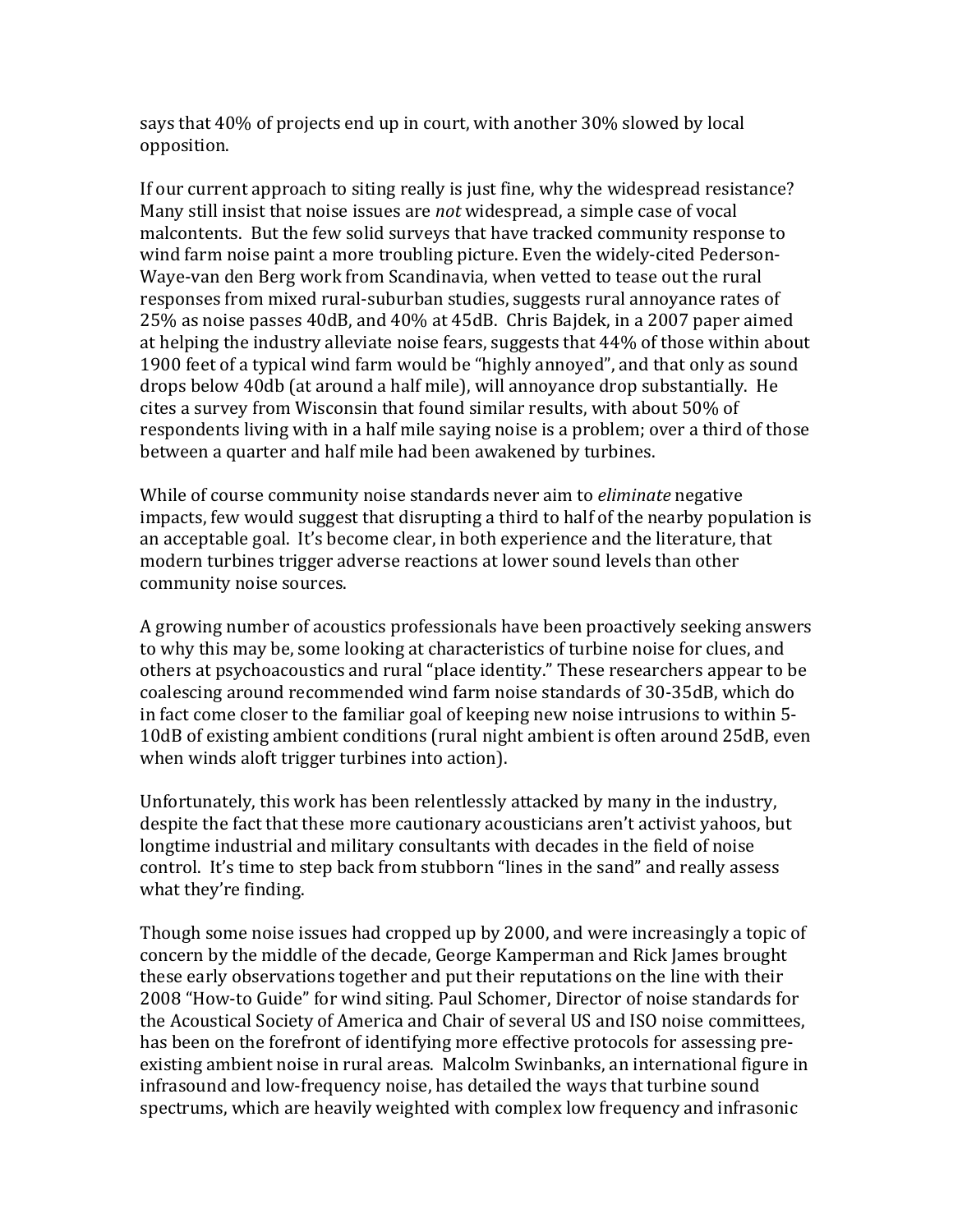components, will often be perceptible well below the levels suggested by pure-tone perception curves. Robert Thorne, in New Zealand, has focused his research on the effects of moderate noise, stressing that dB levels are not the only (or even the primary) driver of negative community responses. Rob Rand has recently pointed out that the EPA's 1974 "Normalized Ldn" method of community response prediction (which adds adjustments for very rural areas and new noise sources) suggest the likelihood of "Widespread Complaints" in rural areas experiencing turbine noise at 35dBA; at 45 dBA, the predicted community reaction is "Vigorous' Community Action." And everyone's favorite lightning rod (for both praise and vilification), Rick James, has done extensive field work at locations where noise complaints have arisen, finding complex and highly modulated infrasound components (often 30-40dB of modulation, several times per second, peaking to 90dB in the lowest frequencies), as well as audible "blade swish" at much higher than normal levels (up to 10-13db). All this work is ongoing, offers useful tools for analysis, and deserves more than the facile brush-offs it often receives.

While there clearly *are* communities where 50dB has been accepted, there are just as clearly others where 40dB has been problematic. Thorne and Pederson suggest that rural "amenity" or "place identity" may offer some clues: in some rural areas (perhaps where most land is under cultivation, as in Iowa), turbine noise is considered'insignificant,'while'in'others'(perhaps'where'there'are'more'small' woods and open fields in hay, along with more non-farming residents), any clearly audible noise intrusions, especially at night, can be problematic.

The apparent fact is that "widely accepted" community noise standards of 45-50dB are'not'applicable'everywhere;'those'companies'that'begin'working'*with*'these' differences will be rewarded by community acceptance and eased permitting. Despite protestations to the contrary, it's clear that lower noise standards (or the accompanying larger setbacks) won't kill the US or Canadian wind industries, especially when combined with provisions for waivers when neighbors agree to closer'siting.'Look'at'Oregon,'with'its'effective'36dB'limit,'which'is'in'the'midst'of'a' wind boom.

A few years back, the Alberta oil and gas industry went through a similar transformation, when coalbed methane compressors became the first 24/7 noise source in rural areas that were well-accustomed to the industry's presence. At first, companies were caught by surprise at the complaints. Then, most aimed to do the least noise-control necessary to meet the province's noise standard; slightly faulty noise models led to many costly retrofits. But eventually, some companies became proactive and committed to always using state-of-the-art noise control enclosures from the start. The added costs, though significant, paid off when concerned locals could visit nearby installations that truly did keep noise at minimal, usually inaudible, levels at homes. These companies found themselves able to move new projects forward with much less local resistance. This is where we are with wind farm noise. It's time to get creative, and become constructive citizens by working